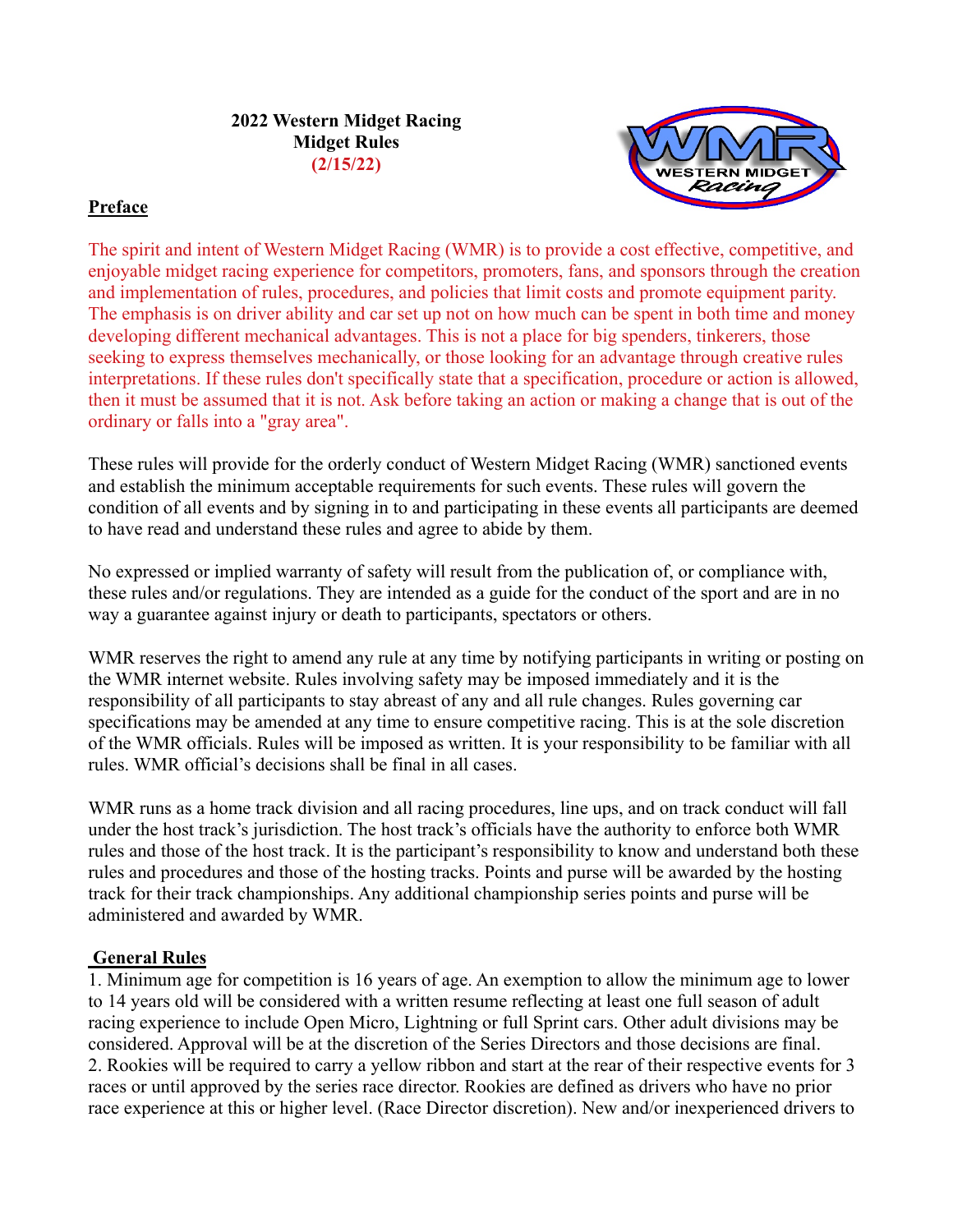the series will be required to run a ribbon and start at the rear of their respective events for 3 complete events or until approved by the Series Race Director.

3. Car numbers must be displayed in 3 areas, 1 on each side of the tail and 1 on the front section of hood or nose, these numbers need to be in high contrast. Note: Scorers and officials need to be able to identify the numbers on the cars from a long distance.

4. Drivers and/or car owners and/or team managers are the only recognized representatives of a race team in matters involving rules, rules violations, and technical inspections. They are also responsible for the legality of products and services provided by third parties including parts vendors, chassis manufacturers and engine suppliers.

5. Drivers and/or car owners and/or team managers will be held responsible for the conduct of their team members. Suspensions, expulsions, fines, loss of points and purse money may apply. Verbal or physical abuse will not be tolerated. Irresponsible or abusive use of social media directed at track or series officials, competitors, sponsors or others connected to WMR activities will be subject to the same penalties.

6. Drivers are required to represent themselves and speak on their own behalf in all interactions with series and track officials.

7. One way radio/race receiver mandatory.

8. Scoring transponders must be attached to the chassis behind the rear axle.

### **Eligible Engines**

1. General Motors Ecotec LE5, LAT, LE9 2.4 liter I4. This engine was used in Pontiacs, Chevrolets, and Saturns from 2006 through 2012. Displacement is 2,384 cc (145.5 cu in), 88 mm (3.5 in) bore and 98 mm (3.9 in) stroke. Compression ratio is 10.4 to one. There were various emission option codes throughout the production life of this engine. All versions are eligible. These engines may be sourced as new or new rebuilt directly from GM dealers or used from auto dismantlers.

It has come to our attention that the GM Ecotec 2.2 liter I4 LAP and LE8 engines as found in some 2009-2010 Cobalts, 2009 Pontiac G5, and 2009-2011 HHR's look identical to the 2.4 liter engines listed above. We have been unable to determine if there are any external ID numbers that would differentiate these engines from the 2.4 liter engines. A lower displacement engine running on the same controls will not be an advantage so we will allow this engine. These engines must comply with all the other specifications and restrictions of the 2.4 liter engines.

Mistakenly getting a 2.2L instead of a 2.4L should not be a problem if you are sourcing your engine from a GM dealer or a reputable dismantler because they source by VIN numbers. If you are sourcing from private parties or from others who can't document from a VIN then the only reliable way that we know of is to check displacement. There are some fairly simple ways to do this without taking the head off. Contact us directly for more details if you need this information.

This is a "spec" engine and, except for the modifications specifically allowed in these rules, it must maintain stock specifications and configuration as produced by General Motors. No other addition or deletion of parts or material is allowed.

Engines may be repaired or rebuilt only to stock specifications and dimensions using only standard rebuilder's tolerances. For instance, you may hone cylinders but not bore. You may surface a head but not mill it. You may change head gasket thickness but compression ratio must remain less than 10.5 to 1 as measured by WMR's Katech compression tester. You may turn crankshaft journals for replacement bearings. You may not port or polish heads, balance or add internal coatings. Balance shafts may not be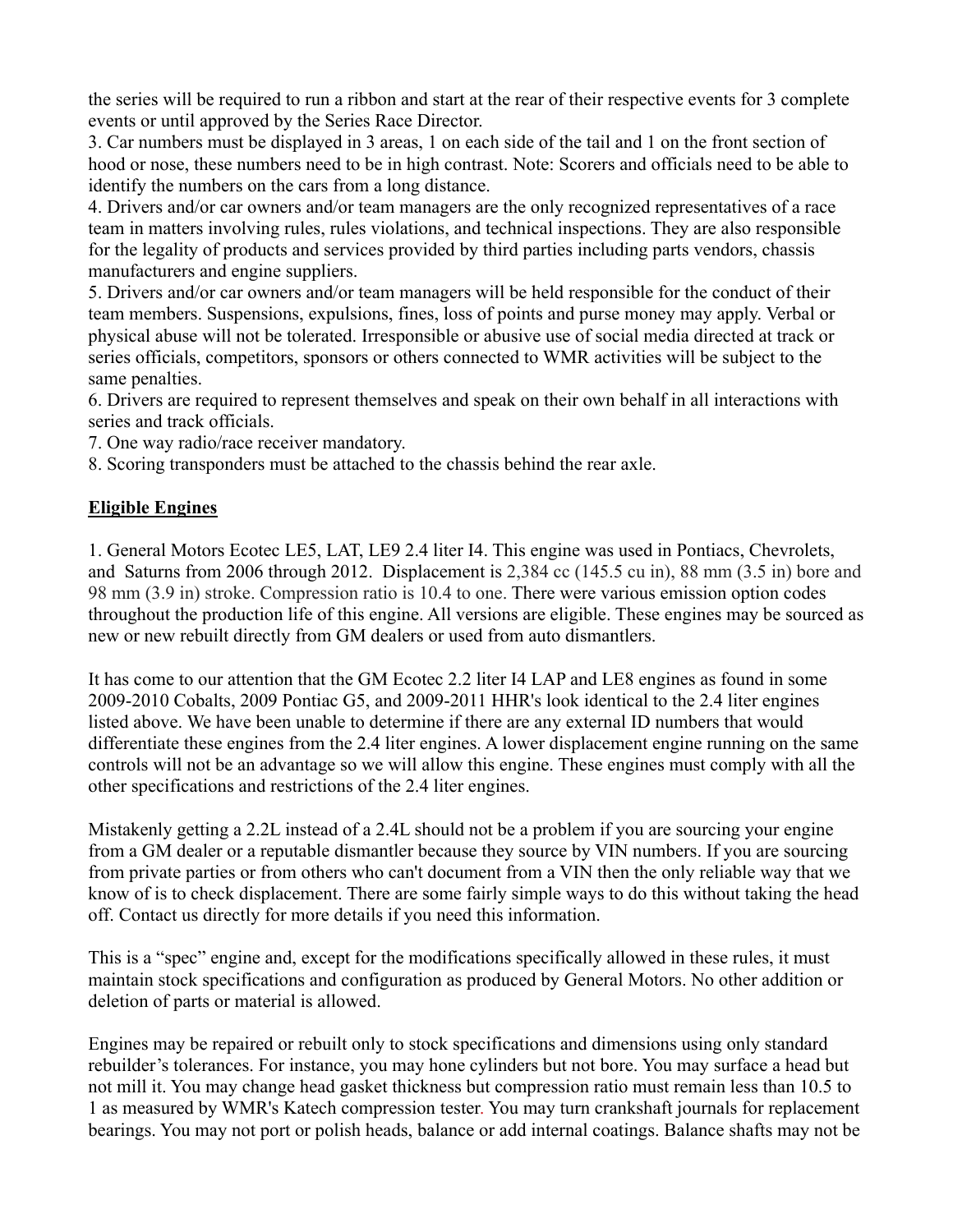deleted. Valve seats may be lapped but shape and angles may not be altered. All parts, including gaskets and bolts, used in the rebuilding process must be OEM or OEM spec replacement parts designed for the LE5, LAT, and LE9 variants and must have the same dimensional specifications, weight, material properties, and tolerances as the component parts supplied when the engine was originally manufactured or rebuilt by GM. Aftermarket or factory performance parts are not allowed.

- a) All emissions parts and accessories must be removed. Some California emissions engines came with a secondary air injection system. These engines have small passages cast into the head from the exhaust port to the exhaust flange face of the head. These passages may be blocked off or welded shut.
- b) Waterneck may be replaced.
- c) Remote oil filter, oil cooler, and oil accumulator are optional
- d) Spark plug brand and heat range is open
- e) Oil pan may be replaced with a low profile wet sump pan. Wet sump oiling system using stock oil pump and pump drive only.
- f) Bolts and fasteners used for the oil pan and all other exterior parts and accessories may be aftermarket sourced.
- g) Alternator must be used and belt driven from the front of the engine.
- h) Power steering pump, if used, may be belt driven from the front of the engine or direct driven from the front of the water pump.
- i) If belt driven power steering is used, the dampener may be replaced with Pontiac Solstice dampener/pulley GM part number 12585233 or Dorman part number 594-409
- j) Accessory brackets and attachment points are open.
- k) Intake manifold must be stock unaltered LE5, LAT, LE9 found on 2008 and later engines. GM part number 12597953.
- l) Tubular headers are legal. Right side exit only. 1 3/4 inch primaries, 34 inch maximum length, no steps, 3 inch diameter 4 into 1 collector no more than 14 inches long. Must have O2 sensor bung installed in the collector. May have second bung for a wide band sensor. Exhaust pipe from the collector back may be any configuration but must exit within the confines of the nerf bar and no further rearward than the rear of the right rear tire.
- m) Muffler required. Unaltered Extreme Technologies part number 3515-3030-8 or 3515-3030-8SS only.
- n) Crankshaft centerline must be be located no lower than 6 inches above the bottom of the frame and centered between the lower frame rails.
- o) Maximum left side engine tilt is 10 degrees.
- p) Fuel must be 100% pure methanol. No additives allowed.
- q) On board battery capable of starting the car required.
- r) Engine must have a working electrically powered starter mounted in stock location. Car must be capable of self starting. Clutches are optional.
- s) Air filter is optional but highly recommended.
- t) Spec fuel injectors Siemans Mototron 80# EV6 109991. Injector adapters may be required-AC Delco # 217-2257
- u) Intake tube or air cleaner must be able to accommodate an air temperature sensor and may not be constructed in such a way that it promotes high pressure or forced air induction.
- v) 12 volt electric fuel pump required capable of 100 GPH and at least 90 PSI. May be either external or internal tank mounted.
- w) Fuel filters are open and highly recommended. Generally 100 micron stainless steel before the pump and 40 10 micron stainless steel after the pump for external fuel pumps.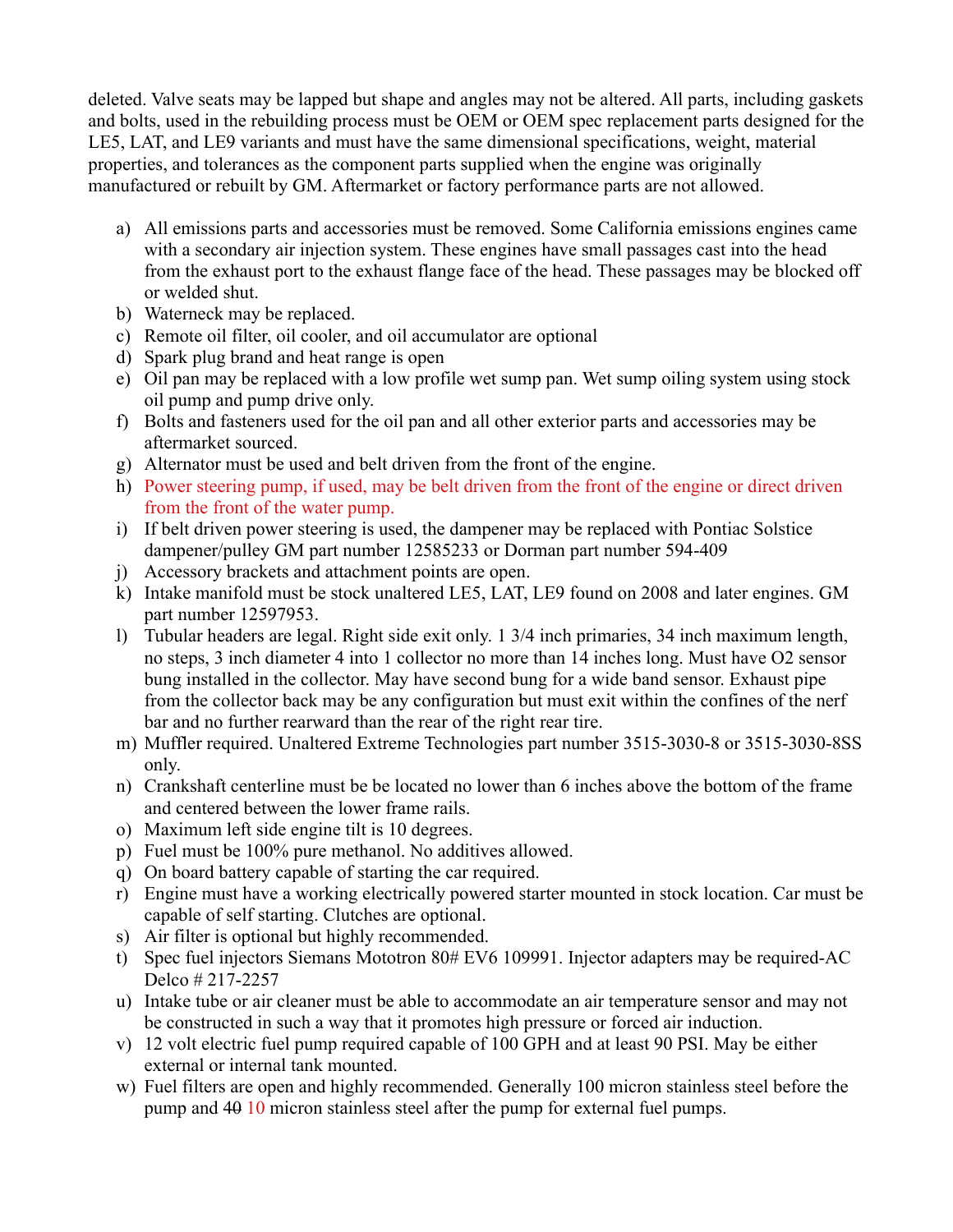- x) Fuel rail must be modified for a return type system. The Pontiac Solstice fuel rail (GM part 2172262) allowed.
- y) The following engine control sensors must be OEM or OEM replacement parts and produce signals identical to OEM specs.
	- 1. Crankshaft Position Sensor GM # 12588992
	- 2. Knock Sensor AC Delco #12636736
	- 3. MAP Sensor AC Delco # 2134681
	- 4. Cam Position Sensor s(x2) AC Delco #2131690
	- 5. Throttle Position Sensor is part of the throttle body #2173428
	- 6. Variable Valve Timing Actuators AC Delco # 12679099 intake, #12679100 exhaust
	- 7. O2 sensor AC Delco 2132957
- z) Fuel pressure regulator must be Aeromotive #13129 or #13130 (kit with fitting and gauge) or high quality equivalent. Fuel pressure must be no less than 58 psi and no more than 65 psi.

### **The following items are spec and single sourced. They must be supplied by an authorized distributor:**

aa) Programmed Electronic Control Module (ECU), fuse box, engine wiring harness, and throttle pedal actuator. (this is a drive by wire throttle control system)

1. The ECU is locked and is not user serviceable. Any attempt to access and/or modify the fuel/air/spark maps and other programming perimeters in the ECU will result in confiscation of the unit and subject the driver and/or owner to suspension/expulsion and/or fines and/or loss of points and/or winnings.

2. The wiring harness may not be altered except to add or subtract length for power connections and fuel pump connections or to perform repairs.

3. Any method or attempt to alter the signals sent between the various sensors and the ECU is not allowed and will subject the driver and owner to one or more of the penalties listed above. 4. Series officials may inspect these items at any time and subject them to electronic scanning and testing. Competitors may also be required to exchange these items for replacement parts supplied by series officials. Failure to comply with an official's request for ECU or harness inspection or exchange will subject the driver and owner to one or more of the penalties listed in aa) 1. above.

5. All competitors must submit their ECU's for re-calibration if WMR officials deem that program upgrades are necessary. Failure to comply will be subject to the penalties listed in aa)1. above

6. The throttle pedal actuator assembly may be modified to fit the car and to position the pedal as desired. This includes cutting, adding/subtracting material, etc. but the rheostat sensor and travel stop must remain unchanged. Throttle toe straps are mandatory. A minimum of 2 (two) return springs must be connected to the throttle pedal.

2. USAC/Northwest Focus Midget/SCREAM Ford Focus 2.0 liter ZETEC (pre 2004). All components must comply with the NWFM or USAC rules for this engine with the following exceptions:

a) Displacement may be increased to 2.021 Liters (123.33 CID) by means of over bore.

b) Aftermarket pistons (JE), aftermarket stock length rods, cams, cam gears, springs, valves, retainers, keepers allowed. Only JE pistons #298715 or 298716 allowed. Stock crankshaft and stock stroke only. Crank may be turned for undersized bearings. No other addition or removal of material allowed.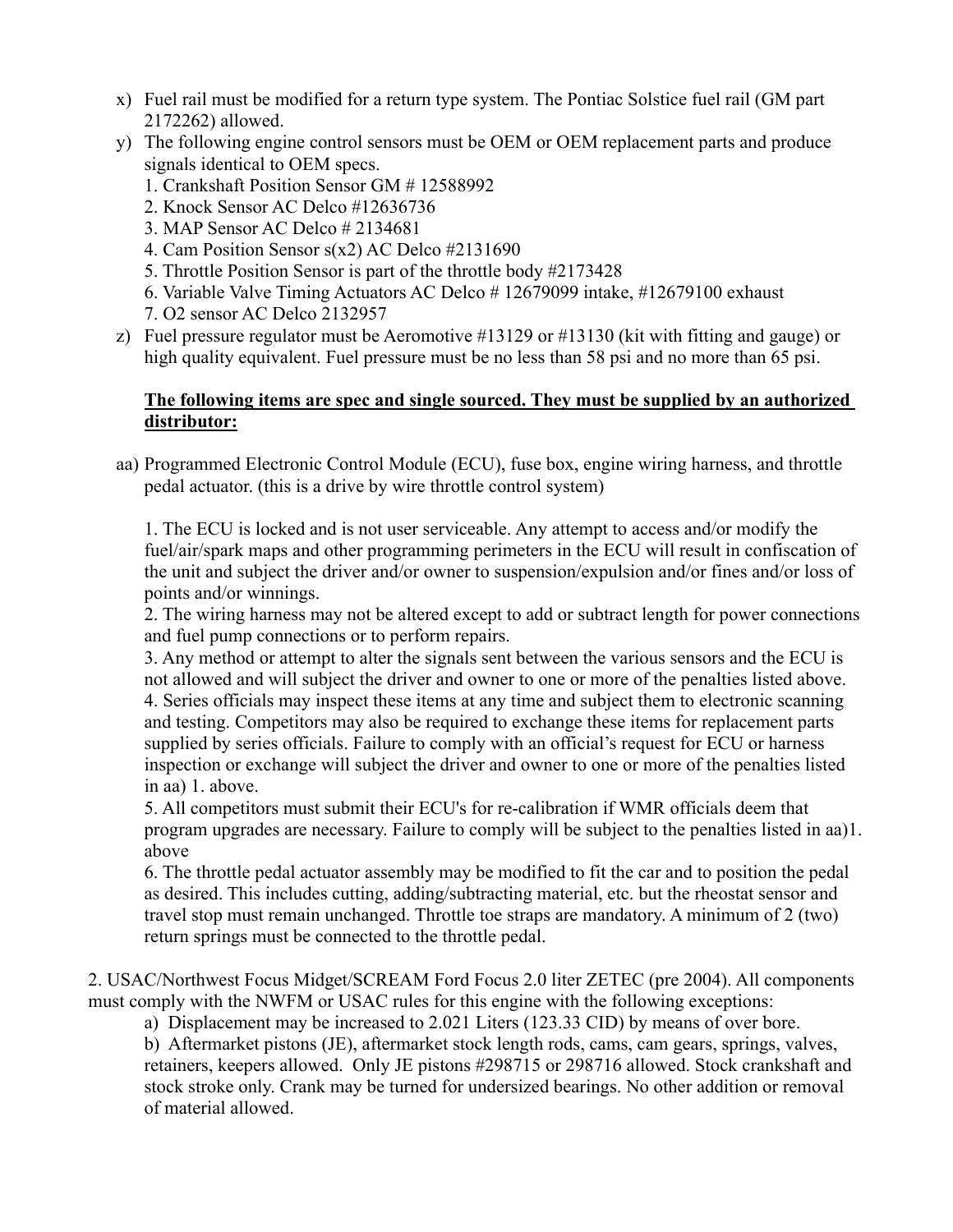c) Head must remain stock but may be milled as long as compression ratio is no more than 10.5 to 1. No porting allowed.

\*Note: The intent is to allow people who have worn out or damaged focus midget engines to repair them and give them a place to race.

### **Chassis and Body Design and Construction**

All phases of design and construction are subject to the approval of the Technical Director. The Chief Steward and the Technical Director may exclude any car, design or construction, which they deem unsafe or not meeting the specifications, the spirit and/or the intentions of the rules contained herein. No rotating carbon fiber or titanium parts allowed.

### **Dimensions and Weight**

1. The wheelbase must be at least 66 inches and no more than 76 inches.

2. The overall width will be a maximum of 65 inches.

3. All cars must weigh a minimum of 1,140 lbs., including water, oil, fuel, and the driver with his/her personal equipment. Cars may be weighed prior to and/or following any event.

Additional bolt on weight must be mounted and fastened to the frame and or chassis in a secure manner. Weight must be mounted in an area between bottom frame rails, front and rear axles and no higher than mid rails at cockpit. All weight must be mounted within confines of frame. No weight may be added during yellow or red flag.

### **Car Construction / Body**

1. All cars shall be rear drive only.

2. Engine must be mounted on the centerline of the chassis and the crankshaft must be parallel to the bottom plane of the chassis.

3. Only torque tube type drivelines, utilizing only one u-joint, will be allowed. The torque tube must be one solid piece, Torque tube hoop or strap mandatory. Highly recommended driveline containment system utilizing steel shield bolted to engine plate or containment blanket to cover torque ball and ujoint.

4. Radius rods may not be attached within the confines of the cockpit.

5. The driver shall be seated directly behind the engine, The centerline of the seat back shall be no more than 1 inch off the center line of the roll cage when measured at the top of the seat back to the center line of the roll cage.

6. Only standard type Midget Car bodies, tail tanks covers, and hoods will be permitted.

7. It is suggested that a drawing be submitted to the technical director for approval prior to fabrication of any custom or homemade body panels.

8. All body panels factory, custom or homemade must meet the rules or will not be allowed without a grace period.

9. The front part of the body, known as the nose assembly, shall not be wider than the parallel lines of the body and may not exceed the width of the frame. The nose assembly may not extend forward beyond the confines of the front bumper.

10. The engine must be covered with a cowling or hood secured in place. The hood or cowling need not enclose the sides of the engine.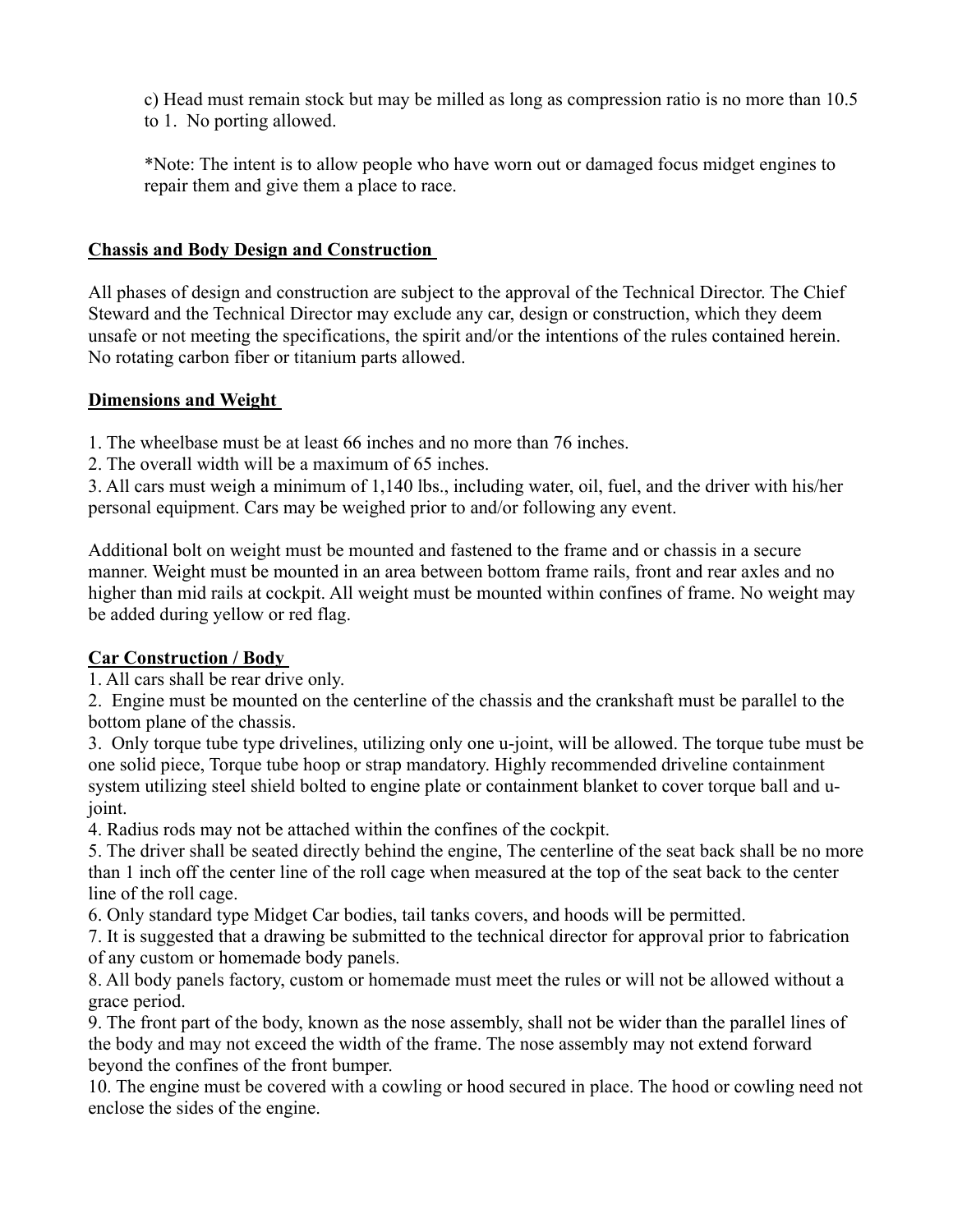11. Side panels covering the sides of the engine and/or vertical spill plates may not extend vertically past downtube. Any wicker or turn out may not extend past the frame rail vertical of down tubes or cage, rearward of back of cage or below the bottom frame rails.

12. Right side cockpit body panels may be a maximum of thirty-six (36) inches high as measured from the bottom frame tube. Opening must be 150 square inches and not distract drivers vision determined by Technical Director.

13. Left side cockpit body panels may be a maximum of (36) inches high as measured from the bottom frame tube. Opening must be 150 square inches and not distract drivers vision determined by the Technical Director

14. Side visors on roll cage will be allowed, must maintain 8" vertical and 23" horizontal opening on right side. The left side visor can be no larger than right. Visors or panels that restrict driver's vision at the discretion of the Technical Director and will not be permitted.

15. Sail panel may extend rearward to triangular bar at back of roll cage, sail panels may not extend forward past a cross plane established by seat back.

16. All paneling must not extend past edge of frame rails more than thickness of material.

17. One (1") inch turnout allowed on all body and sail panel edges. (except sun visor and nerf bar panel).

18. Only steel, aluminum, or carbon fiber driver floor (belly) pan are permitted (the driver floor pan must support driver weight when stood on). The bellypan may not extend rearward past the leading edge of the rear axle and must be flat from side to side without any aerodynamic aids. Horizontal panels may not extend below the plane of the underpan or fuel tank.

19. Sun visors are limited to seven (7) inches in length from top to bottom, and may not be wider than the width of the cage, sun visors must be flat on both sides. For fan recognition, all teams are encouraged to place the drivers' name on their visors in large letters.

20. Airfoils, wings, spoilers or other aerodynamic appendages will not be permitted. The Technical Director may have any panel or part removed which in their opinion is not within the spirit or intent of this rule.

21.With the exception of suspension components, induction and/or exhaust systems and nerf bars, no accessory or component of the car may extend more than 6 inches from the main frame tubes.

Cylindrical oil tanks mounted outside the frame, behind the engine must be mounted as close to the frame as practical.

22. Rear view mirrors are not permitted.

23. Carbon Fiber body panels are approved for use.

24. Major chassis or body features considered to be new, innovative, unusual or not considered standard are to be considered not approved or permitted. The Series Technical Director must approve any such item prior to use.

### **Roll Cage and Chassis**

1. Frame and/or chassis must be constructed of 4130 normalized tubing.

2. Roll Cage Construction cars constructed after 1/1/98, main uprights forming the roll cage must be minimum of 13/8 inches O.D. x .095 wall thickness 4130 normalized tubing.

3. No water or oil coolers are to be placed above or beside the cockpit opening

## **Fuel System**

1. Fuel cell and the fuel contained must be carried on the centerline of the chassis and be located behind the driver. All cars must be equipped with a fuel cell and tail tank meeting the requirements of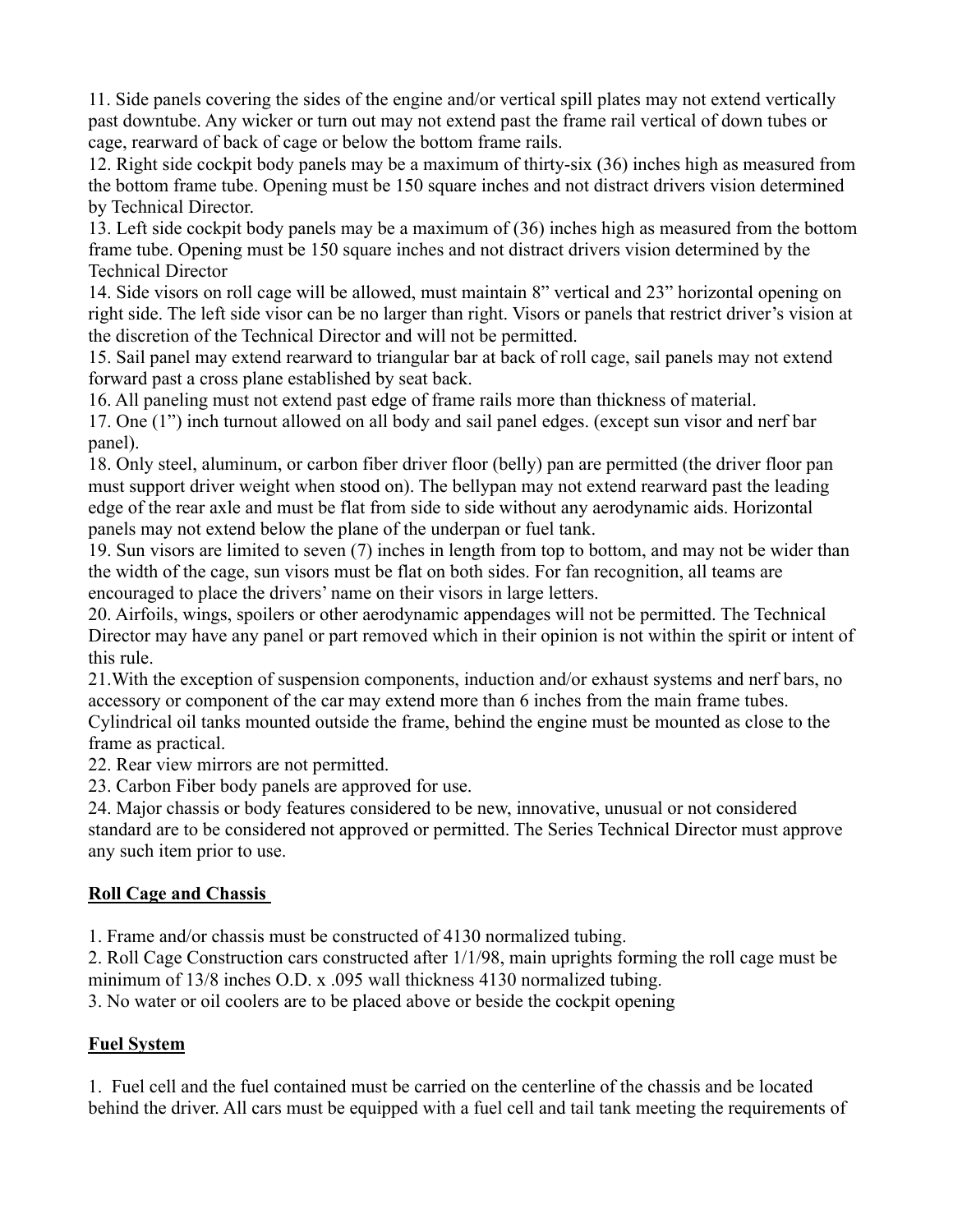SFI Specifications 28.2. Capacity may be no more than 25 gallons and must be a traditional midget shape and/or housed in a traditionally shaped midget tail tank shell.

2. All tanks must have a minimum of four mounts to the chassis.

3. Fuel tanks may not be mounted to the chassis utilizing any portion of the access plates or the nut plates bonded into the fuel bladder.

## **Bumper / Nerf Bars**

1.The car must be equipped with a rear bumper at all times.

2. Front and rear bumpers, and nerf bars must be constructed of magnetic and or stainless steel (NO TITANIUM) 7/8 or 1 inch O.D. tubing and having a minimum wall thickness of.065 inch and a maximum wall thickness of .095 inch. A maximum of three horizontal and/or three vertical tubes are allowed in the construction of nerf bars.

3. All cars must have a tubular front bumper extending forward no more than 21 inches from the leading edge of the front axle. Bumper must be constructed with one piece of tubing in the shape of a "U" and may be no wider than the frame rails of the car. Bends must be convex and facing forward. Any form of triangulation or reinforcement of the bumper is not allowed.

4.The right nerf bar cannot extend beyond the outside of the right rear tire.

5. With the exception of the exhaust system, no components or accessories may be attached to the nerf bar assembly.

6. Bumpers and nerfs must be constructed and maintained so as not to cause a safety hazard.

### **Steering and Suspension**

1. Removable steering wheels incorporating a quick release mechanism conforming to SFI specification 42.1 are mandatory. Pin type mechanisms are not allowed.

2. Welded aluminum or titanium suspension parts are prohibited exception of Jacobs ladder (Watts link).

3. Drag link straps highly recommended.

4. No electronic weight, shock, sway bar or any suspension item adjuster.

5. No electric power steering or power assist units of any kind will be allowed. Power steering pump must be standard belt drive.

6. Shock absorbers must have all valve mechanisms housed in a single cylindrical unit. Shock absorbers may have only one external adjustment and may be adjusted remotely only by manual methods. Shock absorbers cannot operate or be adjusted electrically Cannot be adjusted from the cockpit. External reservoirs are allowed.

7. External adjustments only on all suspension, coil over, torsion bar, sway bars, shocks, radius rods, weight jacking, No cockpit adjustable devices for any suspension item.

8. Use of carbon fiber suspension or steering components of any kind is prohibited.

# **Axles**

1. Front axles must be constructed of SAE 4130 steel or a steel alloy equivalent to structural strength. Titanium front or rear axles are not permitted.

# **Wheels**

1. The number of allowable wheels is restricted to two(2) front wheels and two (2) rear wheels on each car.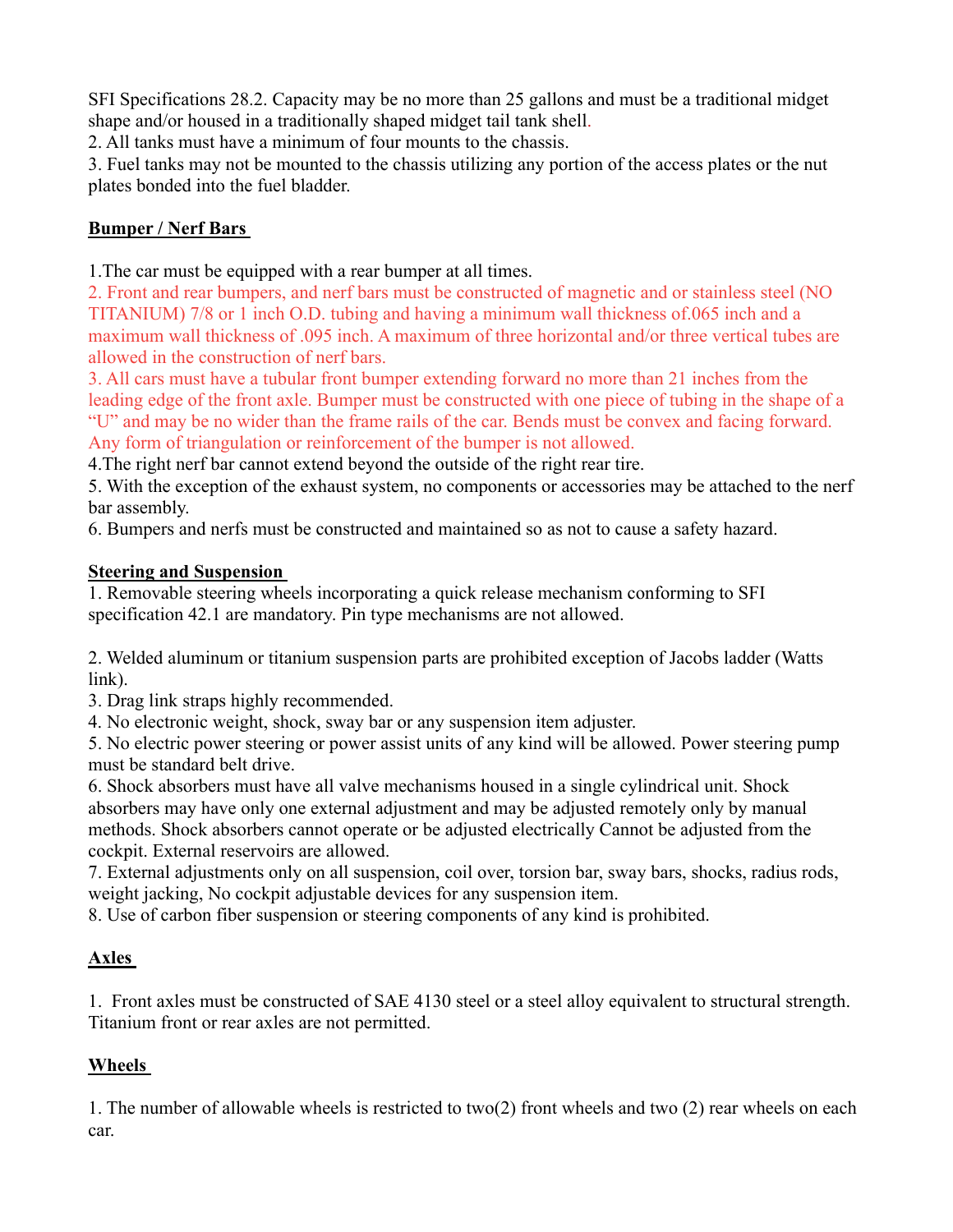2. The rim diameter must be 13 inches.

3. The rim width is limited to eight (8) inches for both front wheels and the left rear.

4. The right rear wheel may be a maximum of ten (10) inches in rim width. Right rear tire outer bead locking device is required.

5. If wheel/mud covers are used they must be secured in place as designed by the manufacturer.

## **Tires**

1. The use of any device/s to alter the air pressure of the drive tires while the car is in motion is prohibited.

The tires listed below are the only rear tires approved for competition. Right Rear Hoosier #35172 80/10.0-13 Branded USAC or Hoosier Midget SP3

Left Rear Hoosier #35140 74/10.30-13 Branded USAC Hoosier #35155 76/10.0-13 Branded USAC Hoosier #35165 78/10.0-13 Branded USAC or the Hoosier D12 midget left rear tire.

2. There will be no tire softening or treating of any kind.

### **Brakes**

1. Cars must be equipped with an effective hydraulic braking system.

2. Master cylinders not fixed to the frame must have flexible lines

3. Brake discs are limited to being manufactured of steel, ferrous or aluminum alloy. Titanium, carbon and/or carbon composite, brake discs are not allowed.

4. If at any time during competition it becomes evident that a car is without brakes, the necessary repairs must be completed before the car can continue in competition.

### **Electronics**

1. Electronics that provide traction control are prohibited. The use of electronic logic processors to control any function of the race car, and/or any system for gathering continuous data from any function of the race car is strictly prohibited. Tachometers are the only item approved for use to collect/record data.

### **Safety Equipment**

1. Approved aluminum or composite seats may be used, no fiberglass. Seats must be mounted with minimum of 4 bolts 5/16 diameter. Seats must be installed and used in accordance with manufacturer's instruction. Full containment seats are highly recommended.

2. It is mandatory that all cars have a headrest of high impact, shock-absorbing material meeting SFI Specification 45.2 behind the driver's head with a minimum thickness of one (1) inch.

3. Seat belts must meet SFI 16.5 or SFI 16.1, be within two (2) years from date of manufacturer. (must have label) Seat belts must be installed and used in accordance with manufacturer's instructions. 4. Helmets – All participating drivers must wear safety helmets designed specifically for auto racing that meet or exceeds the SA2005 or SA2010 Snell Foundation 31.1 Specifications and are labeled as such. Helmets will be subject to inspection at each event by the Technical Director.